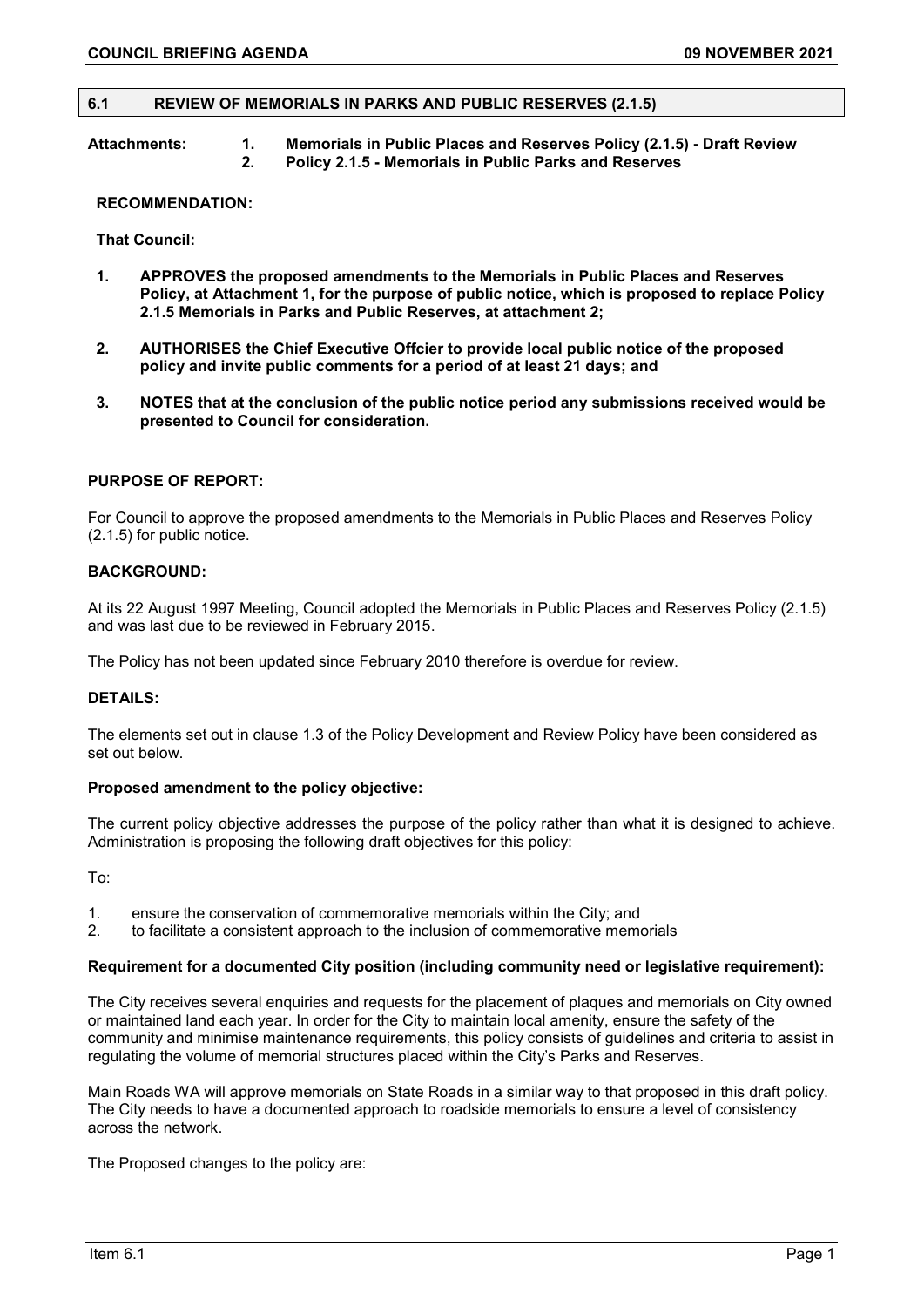- a) Include confirmation that costs associated with replacement of lost or vandalised plaques would remain the responsibility of the applicant being clause 1.2(ix);
- b) Exclusion of memorial trees being identified by a plaque or other identification to maintain and enhance the City's public places and reserves, and for the safety of all users of the space being clause 1.2(v);
- c) Not permitting plaques where there is a religious or political affiliation being clause 1.2(vii);
- d) Not permitting plaques if in the opinion of the City the plaque is offensive or has the potential to offend being clause 1.2(viii);
- e) Removing the necessity to report to Council for every memorial request in clause 2(i) as this administratively burdensome and unnecessary, except where there is a disagreement on the City's response. In these instances Council would have final approval, as clause 1.2(i) of the amended policy;
- f) Distinguishing between City owned roads and roads under the control of Main Roads, and advising that all applications must be made to Main Roads should a person wish to erect a memorial on a Main Roads controlled road in clause 1.3.3; and
- g) Not allowing the scattering of ashes in public places and reserves given the availability of specialised facilities operated by the Metropolitan Cemeteries Board being clause 1.4.

## **CONSULTATION/ADVERTISING:**

In accordance with the City's Community and Stakeholder Engagement Policy, public notice of all new and significantly amended policies must be provided for a period exceeding 21 days in the following ways:

- notice published on the City's website;
- notice posted to the City's social media;
- notice published in the local newspapers;
- notice exhibited on the notice board at the City's Administration and Library and Local History Centre; and
- letters distributed to relevant local businesses and community groups

Public notice of this proposed new policy will be provided from 23 November 2021 subject to Council approval.

## **LEGAL/POLICY:**

Section 2.7(2)(b) of the *Local Government Act 1995* provides Council with the power to determine policies.

The City's Policy Development and Review Policy sets out the process for the development and review of the City's policy documents.

## **RISK MANAGEMENT IMPLICATIONS**

Low: It is low risk for Council to provide public notice on the proposed amended policy.

## **STRATEGIC IMPLICATIONS:**

This is in keeping with the City's *Strategic Community Plan 2018-2028*:

### *Enhanced Environment*

*Our parks and reserves are maintained, enhanced and well utilised.*

## **SUSTAINABILITY IMPLICATIONS:**

This does not contribute to any specific sustainability outcomes of the *City's Sustainable Environment Strategy 2019-2024,* however the ability to opt for a commemorative tree to be planted within a City owned or managed reserve assists in greening and tree canopy increase.

### **PUBLIC HEALTH IMPLICATIONS:**

This is in keeping with the following priority health outcomes of the City's *Public Health Plan 2020-2025*:

### *Increased mental health and wellbeing*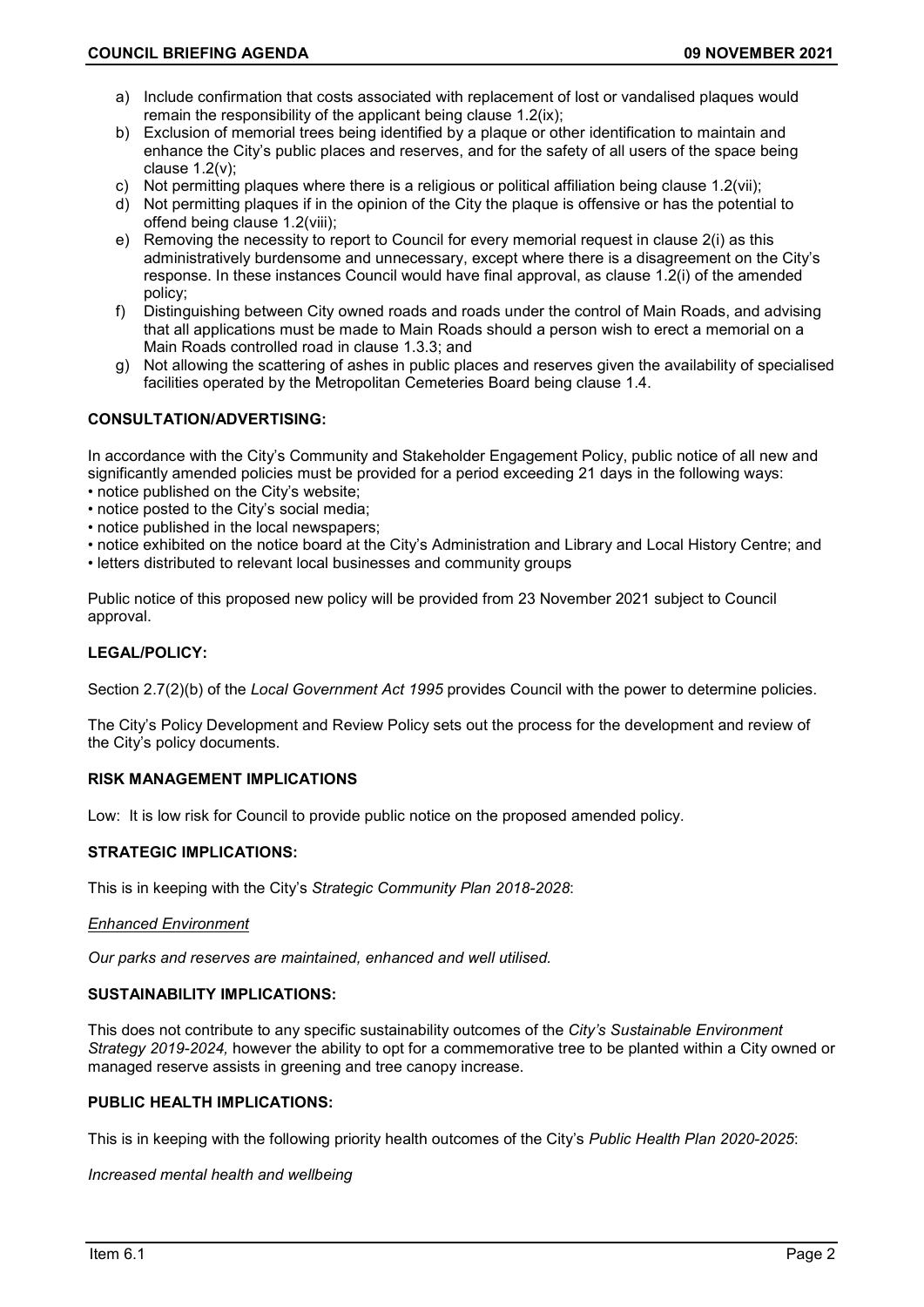# **FINANCIAL/BUDGET IMPLICATIONS:**

There is negligible financial impact to the City. All associated costs of memorials shall be covered by the applicant.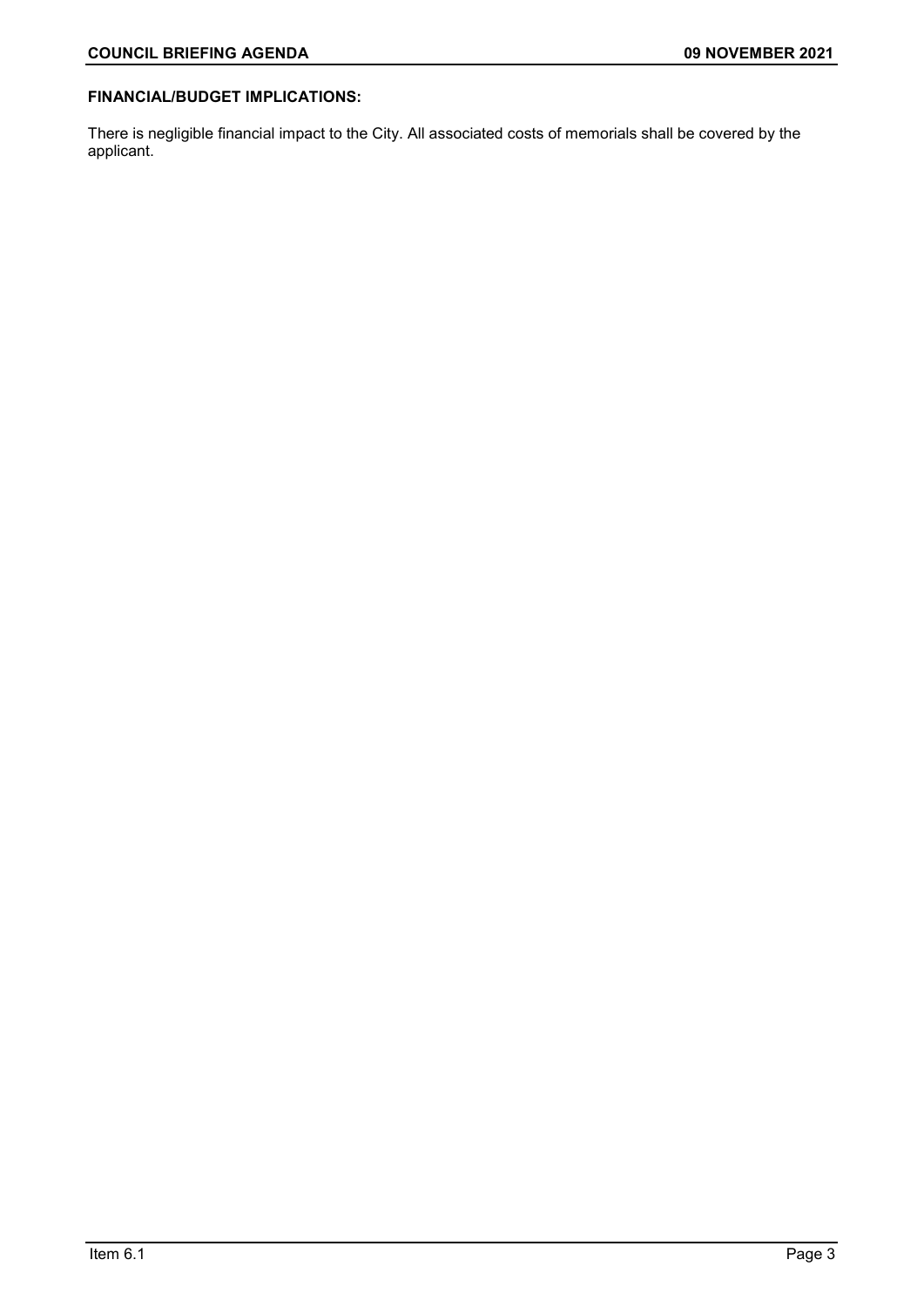# **MEMORIALS IN PUBLIC PLACES AND RESERVES**  $\iff$  CITY OF VINCENT



| <b>Legislation / local law</b><br>requirements               | Insert any legislation or local law that is relevant to the policy.<br>Please Italicize legislation only (Acts and Regs).<br>Please do not Italicize local laws, delegation clauses or policy. |
|--------------------------------------------------------------|------------------------------------------------------------------------------------------------------------------------------------------------------------------------------------------------|
| Relevant delegations                                         | Please reference the clause and title of any delegations that are<br>relevant to the policy.                                                                                                   |
| Related policies, procedures<br>and supporting documentation | Please reference relevant policies, procedures, guidelines and other<br>supporting documents. Please include CM reference number.                                                              |

# **PART 1 - PRELIMINARY**

# **INTRODUCTION**

The City of Vincent acknowledges the use of memorials as a means of assisting people to grieve for loved ones and to honour the past contributions of deceased persons within their local community.

Notwithstanding the above, it is also recognised that the installation of memorials within public open space must be managed in a way so as to maintain local amenity, ensure the safety of residents and minimise maintenance requirements.

It is the City's position that persons be encouraged to install memorials within designated memorial facilities, such as cemeteries or memorial parks. However, applications for the installation of suitable memorials, plaques, trees and furniture in public parks and reserves within the City may be considered in accordance with the conditions of this Policy.

# **PURPOSE**

The purpose of this policy is to provide guidelines for the installation of roadside memorials and memorials in parks and reserves, including planting of commemorative trees, memorial benches and other park furniture

# **OBJECTIVE**

## To:

- $\mathbf{1}$ ensure the conservation of commemorative memorials within the City; and
- $2.$ to facilitate a consistent approach to the inclusion of commemorative memorials

# **SCOPE**

This policy provides guidance for commemorating deceased loved ones and to honour the past contributions of deceased persons through the planting of commemorative trees and park furniture.

Page | 1 of 4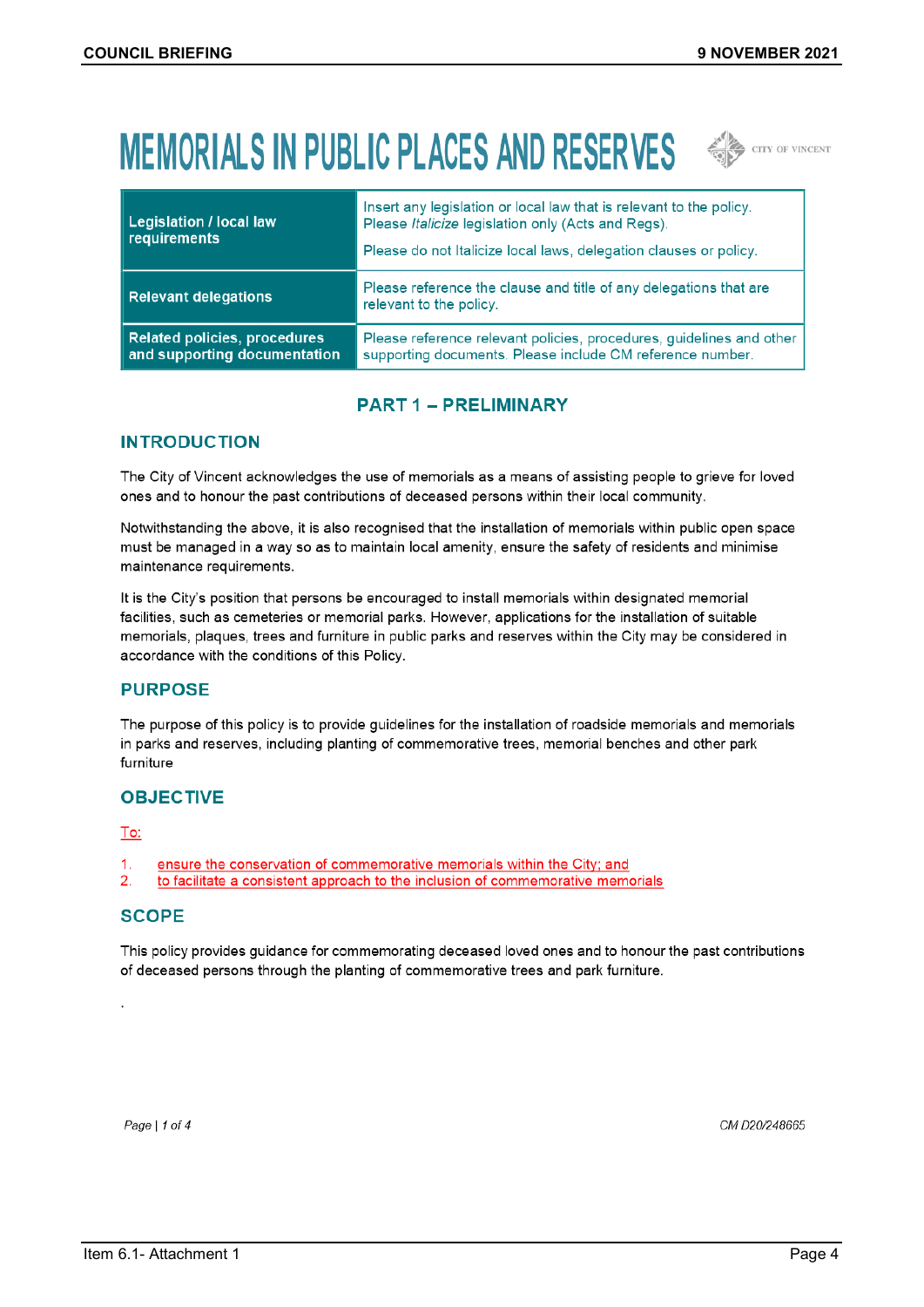CITY OF VINCENT

# MEMORIALS IN PUBLIC PLACES AND RESERVES  $\iff$



#### **POLICY**  $1<sup>1</sup>$

This section should contain a statement of policy principals, values and ideals that guide the organisation. Statements should link to the policy purpose and provide how the objectives are to be achieved

#### 1.1 Memorial Plaques

As the Metropolitan Cemeteries Board is the primary body responsible for the memorialisation of people, applicants that submit a request will initially be informed of the board and their responsibilities.

The installation of memorial plaques in parks and reserves is generally not supported. Persons wishing to commemorate an individual or an organisation are encouraged to donate a suitable piece of furniture (e.g. park seat, drinking fountain) which may include a suitable inscription plaque or apply for the planting of a suitable tree.

### 1.2 Commemorative Trees or Park Furniture

- $(i)$ Applications for the installation of memorial park furniture in public parks and reserves will be considered on their individual merits and based on the following criteria: Whether the person or event to be commemorated has:
	- (a) Made a significant contribution to the development of the City or its community, largely in
		- a voluntary capacity.
		- (b) Made a significant contribution to the long-term improvement of the City; or
		- (c) Provided extensive or distinguished service to the City or its community.

Where disagreement of the City's response, content details, site selection, exact positioning and installation details of any commemorative item arises, Council will have final approval.

- $(ii)$ Wherever appropriate, the views of adjacent residents or specific community groups will be sought prior to approval.
- $(iii)$ The tree shall be planted and maintained by the City.
- $(iv)$ The selection of tree species and planting location will be carefully considered in view of the type of reserve, existing species, history of requests or associated activities in that reserve.
- $(v)$ Memorial trees will not be identified by a plaque or other identification. A record of the commemorative planting will be entered into a memorial register held by the City.
- $(vi)$ Unless otherwise approved all plaques are to be the City of Vincent standard design specifications and requirements.
- $(vii)$ A plaque will not be approved where there is religious or political affiliation.
- A plaque will not be approved if in the opinion of the City the plaque is considered offensive  $(viii)$ or has the potential to offend.
- $(ix)$ Should the plaque be lost or vandalised, repair/replacement costs would remain the responsibility of the applicant.
- The applicant shall be required to meet the cost of the purchasing and installation of the  $(x)$ plaque, tree or furniture/item.
- $(x<sub>i</sub>)$ The City shall reserve the right to remove the furniture/item at any time should it be considered necessary.

Page  $|2$  of 4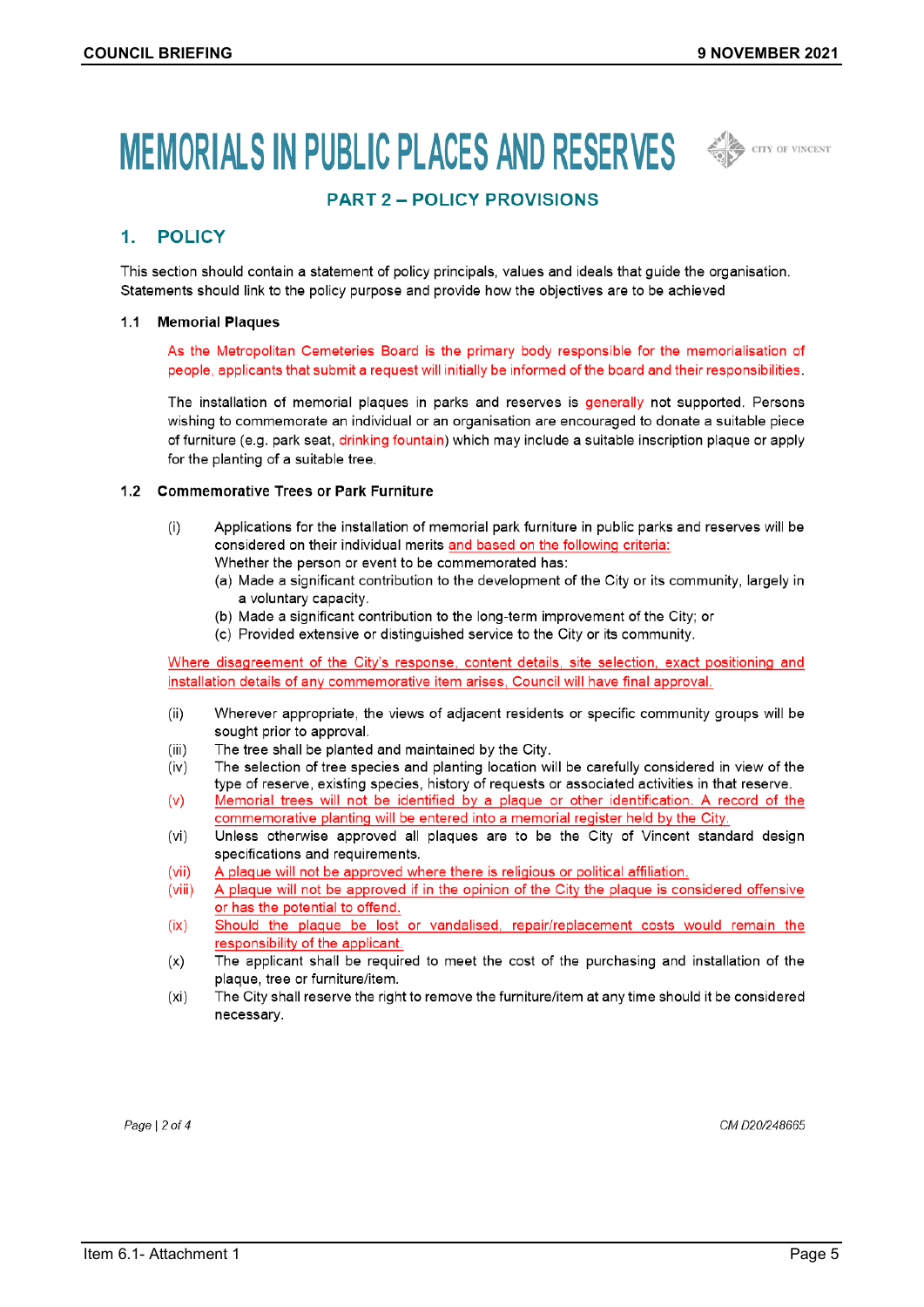# MEMORIALS IN PUBLIC PLACES AND RESERVES  $\iff$



#### **ROADSIDE MEMORIALS**  $1.3$

A Roadside Memorial is a marker that commemorates a site where a person has died, usually as a result of a motor vehicle accident.

The City of Vincent respects the need and benefits for people to erect roadside memorials, however the City must also ensure that the road/verge/reserve environment remains safe and free from hazards for all other users.

#### 1.3.1 A Roadside Memorial may include a:

- grey concrete paver, painted with a white cross; and  $a<sub>1</sub>$
- b. white wooden cross with the deceased's name, details, etc.
- decal (adhesive label) with a white cross on a black background.  $\mathbf{C}$

The above may also be accompanied by flowers (real or artificial), toys and accompanying notes/messages.

#### 1.3.2 Roadside memorials may:

- only be installed in Crown Land that is under the care, control and management of the  $a<sub>1</sub>$ City of Vincent and is reserved for the purposes of recreation, public open space or road reserve; and
- $h$ only be installed where there is minimal impact on the local amenity and/or surrounding residents and must not present a risk or hazard to the public.

#### 1.3.3 Memorials on Main Roads Controlled Roads

Applications for Memorials along roads that are under the care, control and maintenance of Main Roads must be submitted to Main Roads Western Australia.

#### $1.4$ **BURIAL OR DISTRIBUTION OF ASHES**

The City will not permit the scattering, burial or interment of ashes of a deceased person on Council owned or managed property given the availability of specialised facilities operated by the Metropolitan Cemeteries Board.

#### $2<sub>1</sub>$ **DEFINITIONS**

"The City" refers to the City of Vincent.

"Main Roads Controlled Road" Any main road or highway (also collectively known as state roads) as defined under the Main Roads Act 1930. These roads are provided and managed by the Commissioner of Main Roads.

"Roadside Memorial" A marker that commemorates a site where a person has died, usually as a result of a motor vehicle accident.

## **OFFICE USE ONLY**

Page  $|3$  of 4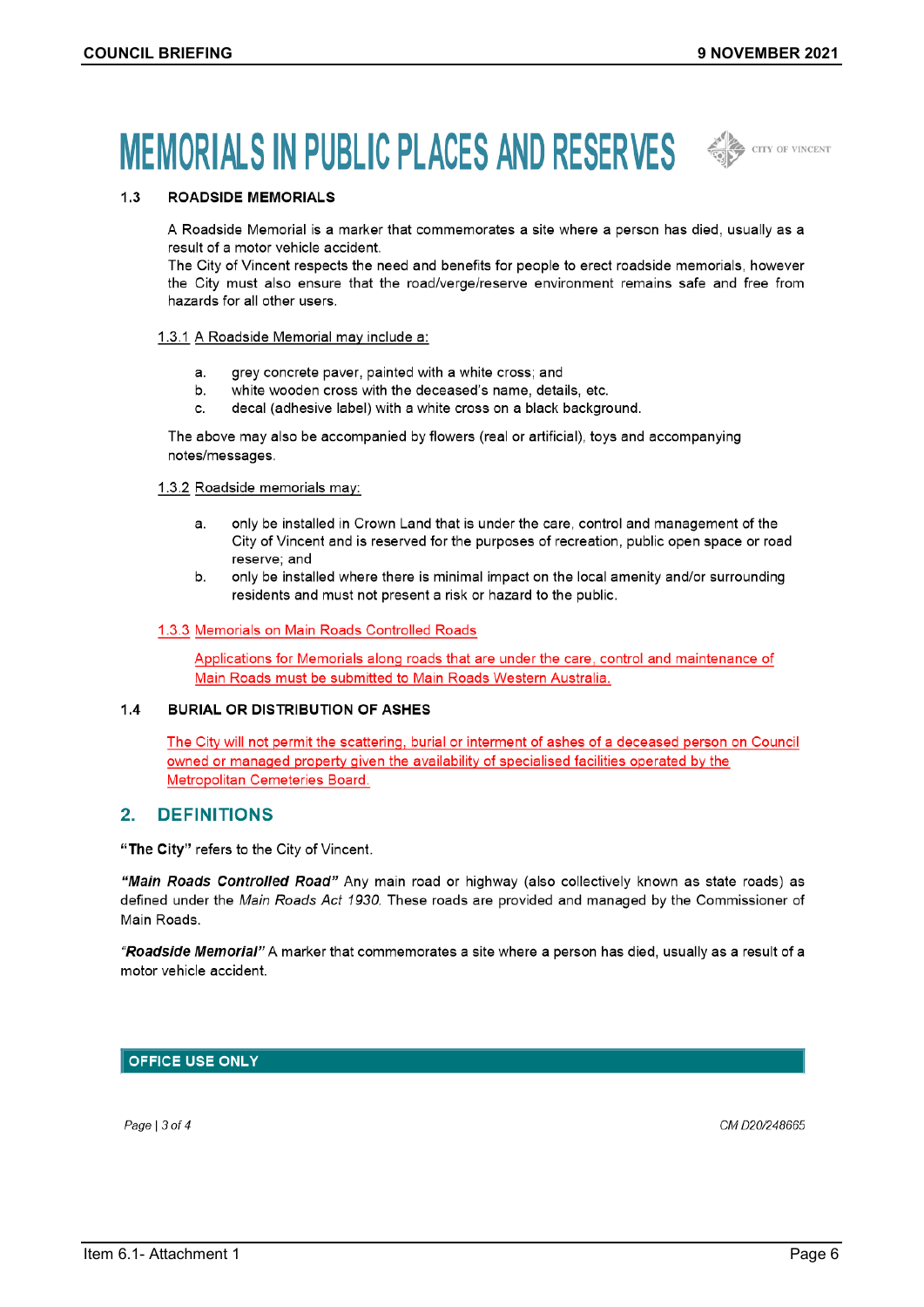# **MEMORIALS IN PUBLIC PLACES AND RESERVES**  $\iff$  CETY OF VINCENT



| <b>Responsible Officer</b> | Please use title only                     |
|----------------------------|-------------------------------------------|
| Initial Council Adoption   | DD/MM/YYYY                                |
| Previous Title             | Applicable if the policy has been renamed |
| Reviewed / Amended         | DD/MM/YYYY                                |
| Next Review Date           | <b>MM/YYYY</b>                            |

Page | 4 of 4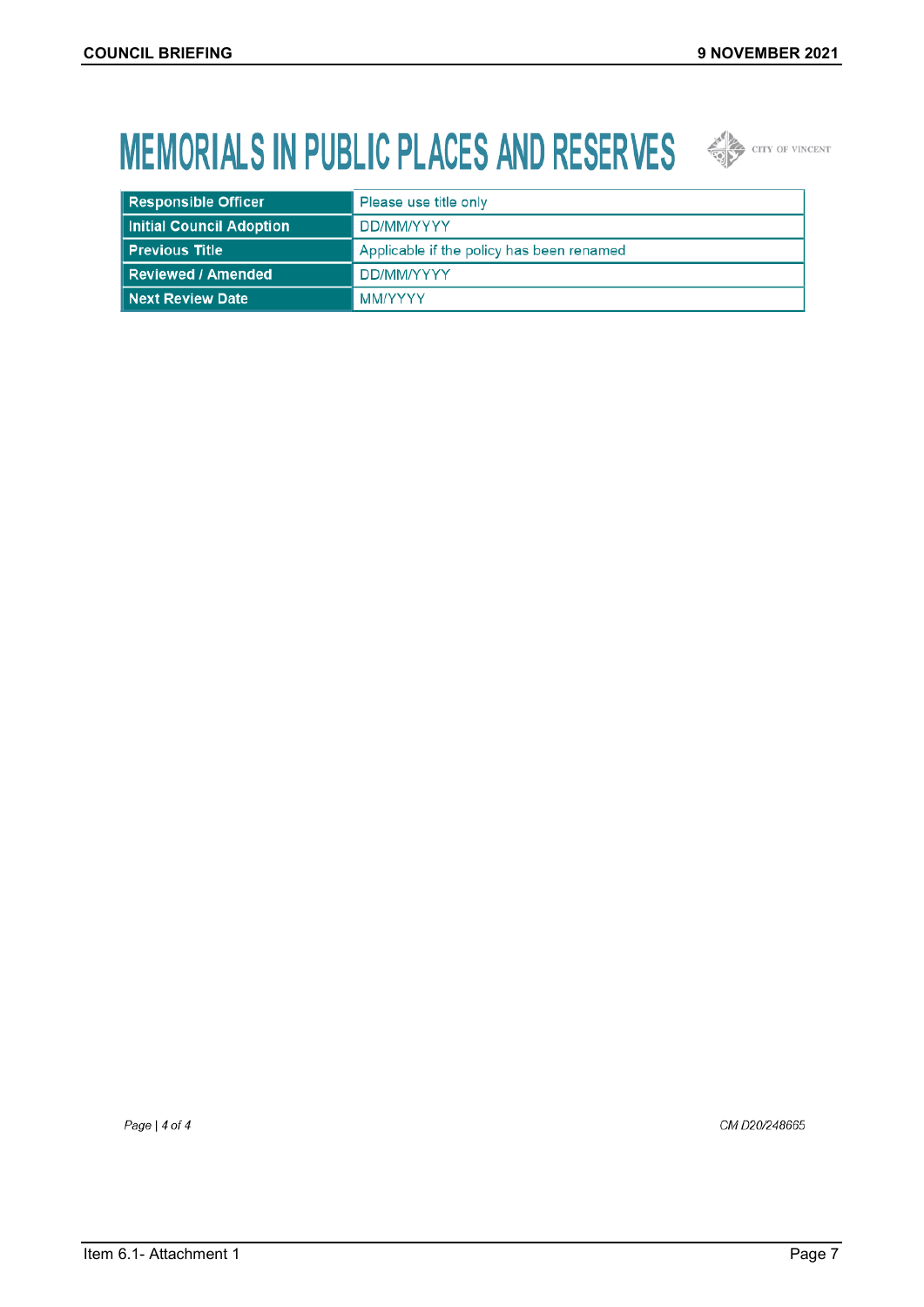### **POLICY NO: 2.1.5**

# **MEMORIALS IN PUBLIC PARKS AND RESERVES**

### **OBJECTIVES**

To provide guidance on the installation of memorials in public parks and reserves (including Roadside Memorials) within the City of Vincent and the criteria to be taken into account in relation to requests received for planting of commemorative trees, erection of memorial plaques and distribution of ashes in public parks and reserves.

### **POLICY STATEMENT**

The City acknowledges the use of memorials as a means of assisting people to grieve for loved ones and to honour the past contributions of deceased persons within their local community.

Notwithstanding the above, it is also recognised that the installation of memorials within public open spaces must be managed in a way so as to maintain local amenity, ensure the safety of residents and minimise maintenance requirements.

It is the City's position that persons be encouraged to install memorials within designated memorial facilities (e.g. cemeteries). However, applications for the installation of suitable memorials, plaques, trees and furniture in public parks and reserves within the City may be considered in accordance with the conditions of this Policy.

#### 1. **MEMORIAL PLAQUES**

The installation or erection of memorial plaques in parks and reserves is not supported. Persons wishing to commemorate an individual or an organization are encouraged to donate a suitable piece of park furniture (eg park seat, drinking fountain) which may contain a suitable inscription plaque on it or arrange for the planting of a suitable tree.

#### **COMMEMORATIVE TREES OR PARK FURNITURE/ITEMS**  $2.$

Applications for the planting of memorial or commemorative trees  $(i)$ park furniture/items in public parks and reserves will be considered on their individual merits. A report will be submitted to the Council and will consider the following criteria:

whether the person or event has:

- (a) made a significant contribution to the development of the City or its community, largely in a voluntary capacity;
- $(b)$ made a significant contribution to the long term betterment or improvement of the City;
- $(c)$ provided extensive or distinguished service to the City or its community;

Page 1 of 4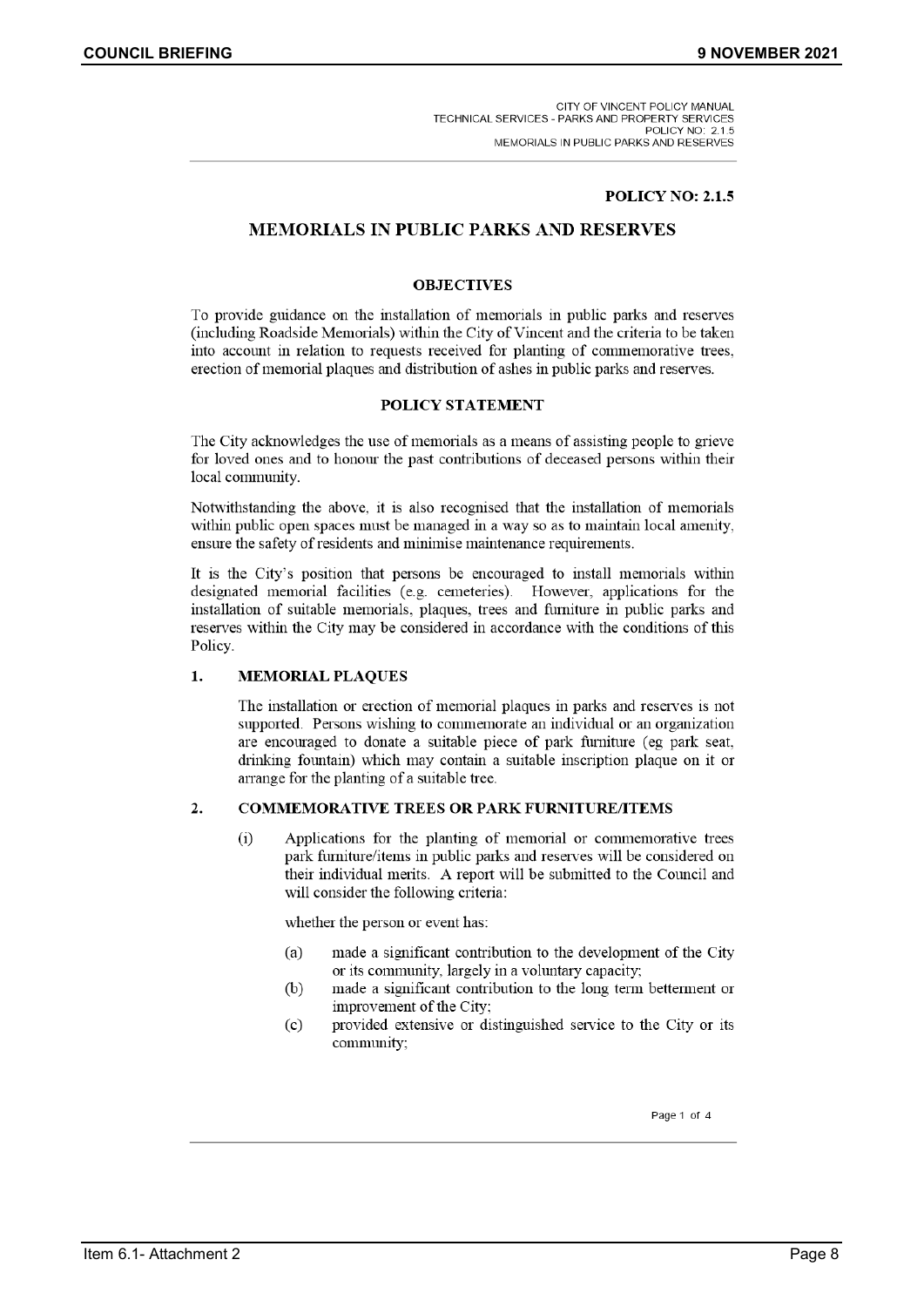- $(ii)$ wherever appropriate, the views of adjacent residents or specific community groups be sought prior to Council approval:
- $(iii)$ the tree shall be planted and maintained by the City;
- $(iv)$ the selection of tree species and planting location will be carefully considered in view of the type of reserve, existing species, history of requests or associated activities in that reserve.
- $(v)$ The location of the tree or park furniture shall be at the discretion of the City.
- The inscription plaque on the furniture/item shall be no larger than  $(vi)$ 100mm x 100mm and made of brass bronze or other approved material and of such design approved by the City from time to time.
- $(vii)$ The applicant shall be required to meet the cost of the purchasing and/or erection/installation of the donated tree or furniture/item.
- $(viii)$ The City shall reserve the right to remove the furniture/item at any time should it be considered necessary.

#### **ROADSIDE MEMORIALS**  $3.$

A Roadside Memorial is a marker that commemorates a site where a person has died, usually as a result of a motor vehicle accident.

The City of Vincent respects the need and benefits for people to erect roadside memorials however, the City must also ensure that the road/verge/reserve environment is safe for all other users.

- $3.1$ A Roadside Memorial may include:
- $(a)$ a white wooden cross (with the deceased's name, details etc.);
- a grey, concrete paver, painted with a white cross; and (b)
- a decal (adhesive label) with a white cross on a black background.  $(c)$

The above may also include flowers (real or artificial), toys and accompanying notes/messages.

- $3.2$ Roadside Memorials may:
	- only be installed in Crown Land that is under the care control (a) and management of the City and is reserved for the purposes of recreation, public open space or road reserve; and
	- $(b)$ only be installed where there is minimal impact on the local amenity and/or surrounding residents and must not present a risk or hazard to the public.
- $3.3$ The deceased's family/friends are responsible for the ongoing maintenance of their Memorial including, but not limited to, graffiti and weed removal.

Page 2 of 4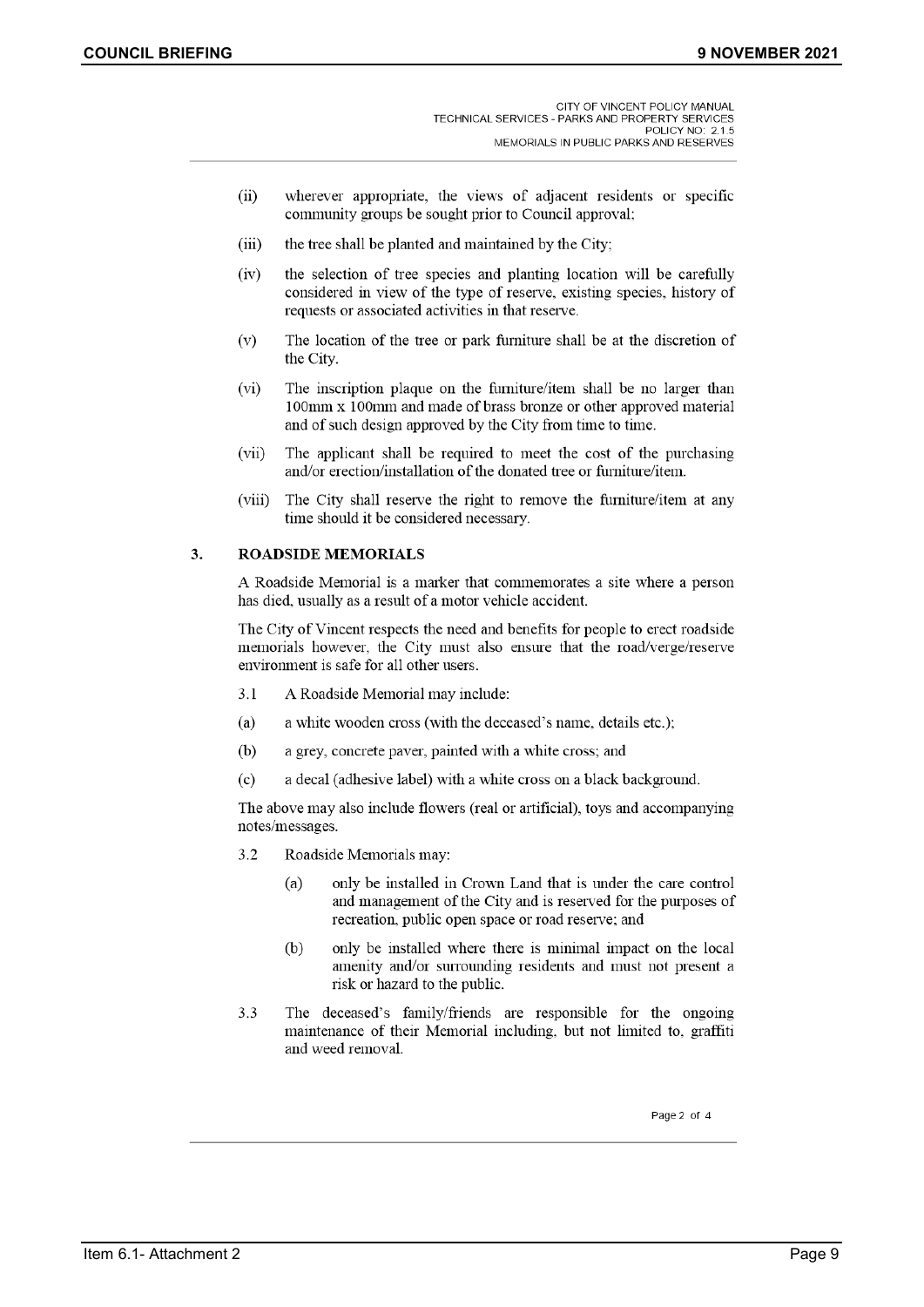#### $4.$ **Memorial Removal**

- Should for any reason an installed Memorial becomes disturbed or  $(a)$ damaged through works, either by the City or its contractors or by external contractors working for another Government Department or Agency, the Memorial shall be removed at the expense of the party undertaking the works and returned to the family of the deceased (if Subject to the Chief Executive Officer's approval, the known). Memorial may be reinstalled, if appropriate, in the same location or installed in another location nearby at the expense of the applicant.
- $(b)$ Should the ongoing maintenance of an installed Memorial become neglected, the City reserves the right to remove the Memorial and return it to the family of the deceased (if known).
- The City will contact the deceased's family prior to the completion of  $(c)$ the agreed period of installation to arrange for the Memorial's removal or transfer.

#### $\overline{5}$ . **DISTRIBUTION OF ASHES**

- $(a)$ Persons wishing to distribute the ashes of a deceased person on a public park or reserve may make application to the Chief Executive Officer for approval.
- $(b)$ The Chief Executive Officer shall consider each application on its merits (taking into consideration the above criteria).
- $(c)$ Where approval is granted, the ashes are to be distributed at a time and in a manner which causes minimal attention or disruption.

#### Additional information maybe obtained from:

Main Roads Western Australia **Customer Contact Centre** Phone: 138 138 TTY: (08) 9428 2230 Email: enquiries@mainraods.wa.gov.au Website: www.mainroads.wa.gov.au

**Support Groups:** 

Lifeline Counselling Service Phone: 13 11 14 Website: www.lifeline.com.au

Page 3 of 4